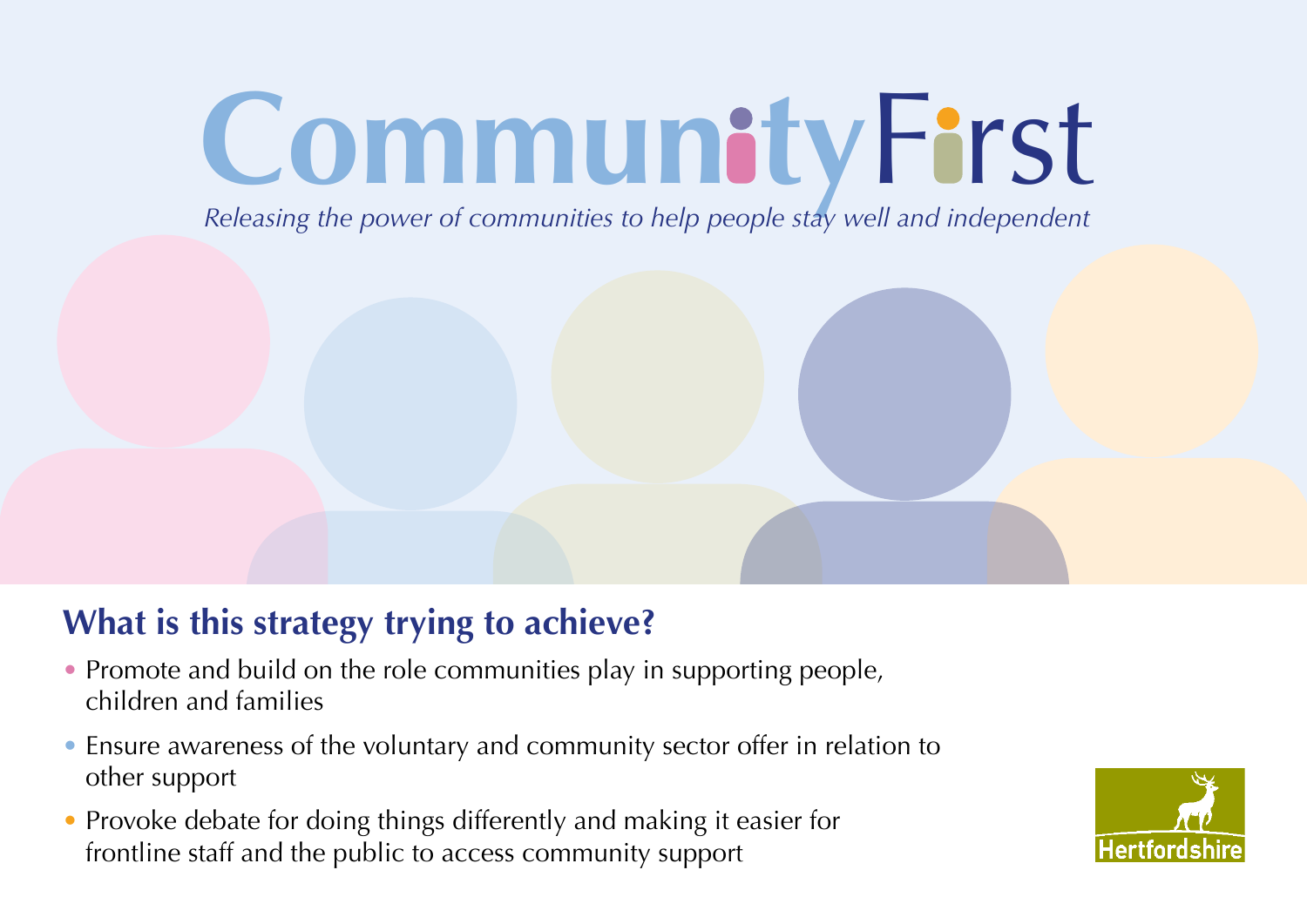**This document is not a detailed plan of what may change. Instead it is a vision of how we can work differently with local people and our communities to make a difference. We encourage comments, challenges and ideas to turn this into action**

# **Who is it for?**

The strategy is primarily aimed at people who support people and families, or manage people that do so. It is designed to support you to work differently and help people in a way that requires less of a focus on formal services.

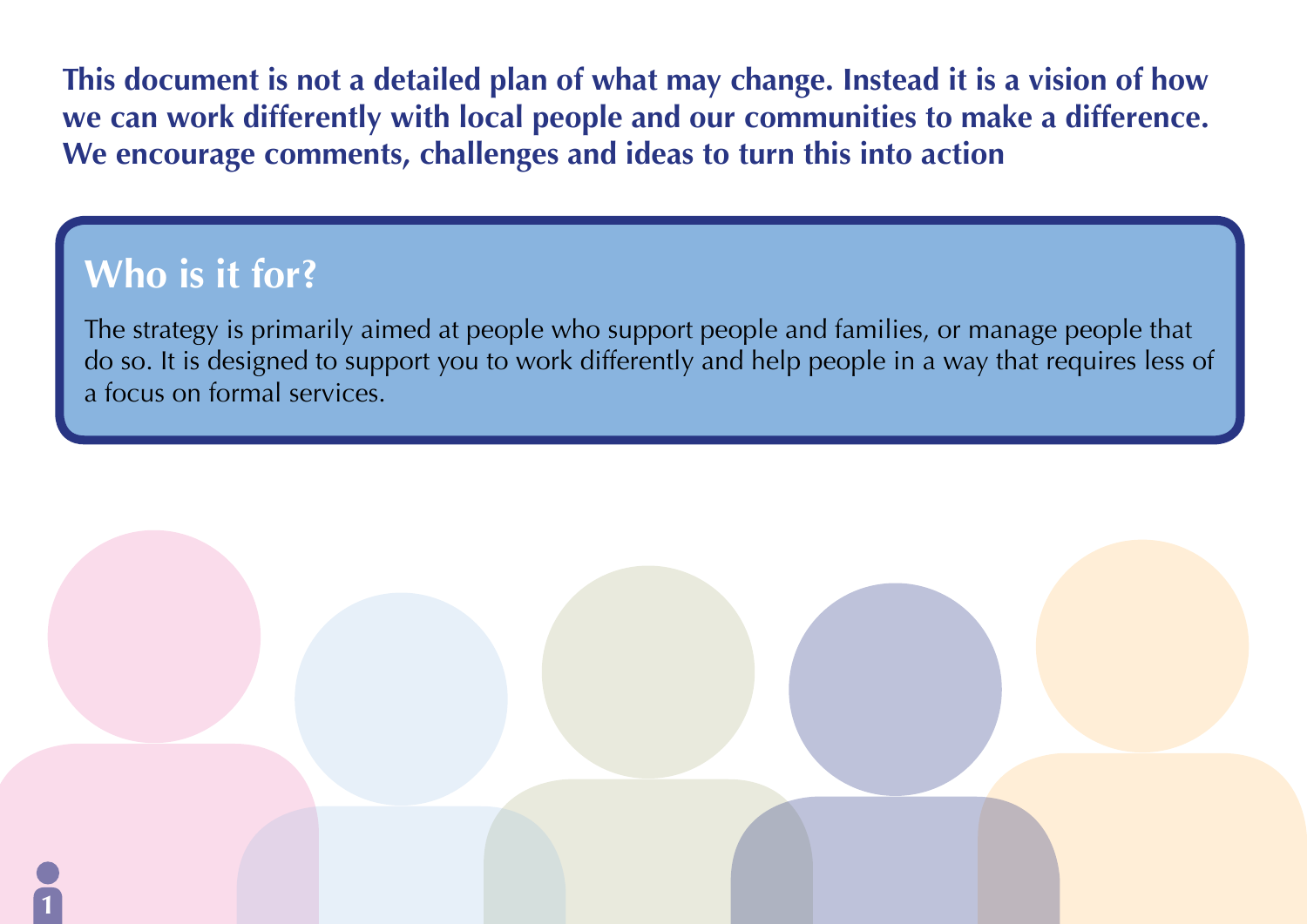# **Introduction**

Hertfordshire County Council supports people to stay healthy, happy and independent. Our health and care services are provided by lots of different organisations and groups.

Hertfordshire and West Essex have agreed to a Sustainability and Transformation plan (STP), across NHS and local government, which will find ways to work together and prevent our communities getting unwell or needing support unnecessarily. Linking into this is social prescribing where patients are referred to local, non-clinical community services such as local clubs, self help groups and local charities. There is growing recognition of the community's potential to help meet the ambitions of the NHS Five Year Forward view, to support people in managing their own care. A focus on community health and wellbeing outcomes will be critical to the way we change from a 'factory model of care and repair' to a focus on the person and their community. Hertfordshire's Children's Services department is also seeking to work in new ways to prevent children becoming looked after by the local authority. Similar to the NHS strategy, this involves a shift in focus to children and their families and

the outcomes we want for them: that they are happy, healthy, safe, resilient, independent and ambitious<sup>1</sup>. It also includes investment in the Families First approach, which is starting to provide earlier help to families to address any difficulties they may be experiencing, and encourage a range of agencies supporting families to work better together to prevent them getting into crisis. Over the next five years, therefore, we will see the way we support people and families change. We will have to be realistic about the way we support people when our resources are stretched, and this will mean focusing more on the evidence about what helps and inhibits people and families to stay well and independent. This means understanding what support is required and focusing on prevention, making it easier for communities to support people, without us obstructing them.

We believe that the Voluntary and Community Sector (VCS) of Hertfordshire have an important role to play in this plan. This strategy document outlines some of the ways we believe they can help, and how we think this will lead to better outcomes for individuals.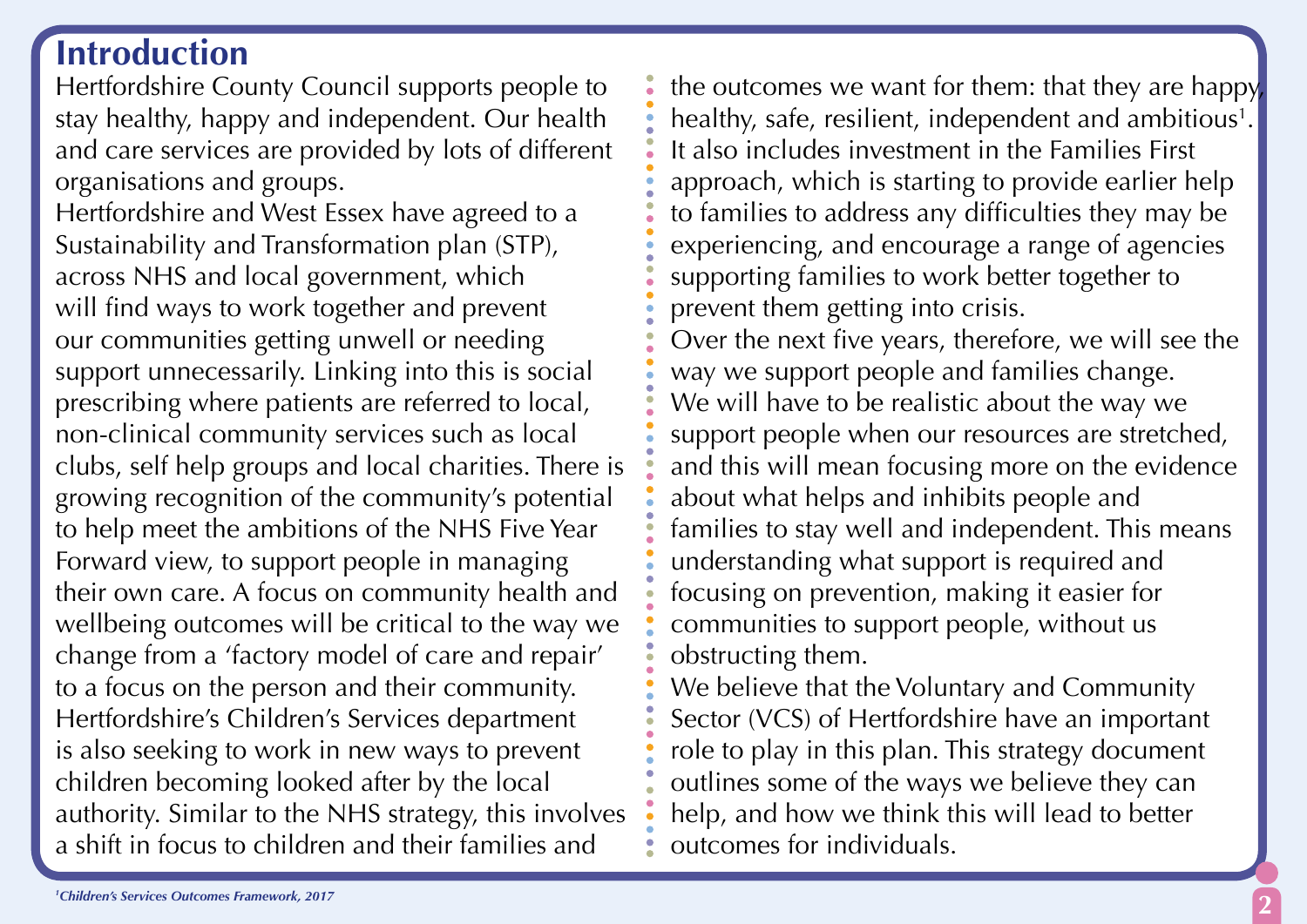### **Finances**

We can't pretend that funding isn't an issue, but equally it isn't the only issue. We face a financial shortfall due to increased demand for services and complexity of people we work with.

The health and social care system often feels confusing and not very joined up, meaning people are not always sure where to go for support. Most people are driven to formal health and care because alternatives in their community aren't very visible, or aren't well known by the statutory sector.

In comparison costs to statutory services are much more costly than accessing the voluntary sector i.e. cost to inpatient hospital bed per day is £616 compared to supporting people in the community often in peoples home is £16 (refer to table on the next page).

People may need to be empowered to understand what help is available and where to find it, so it is easier for them to choose.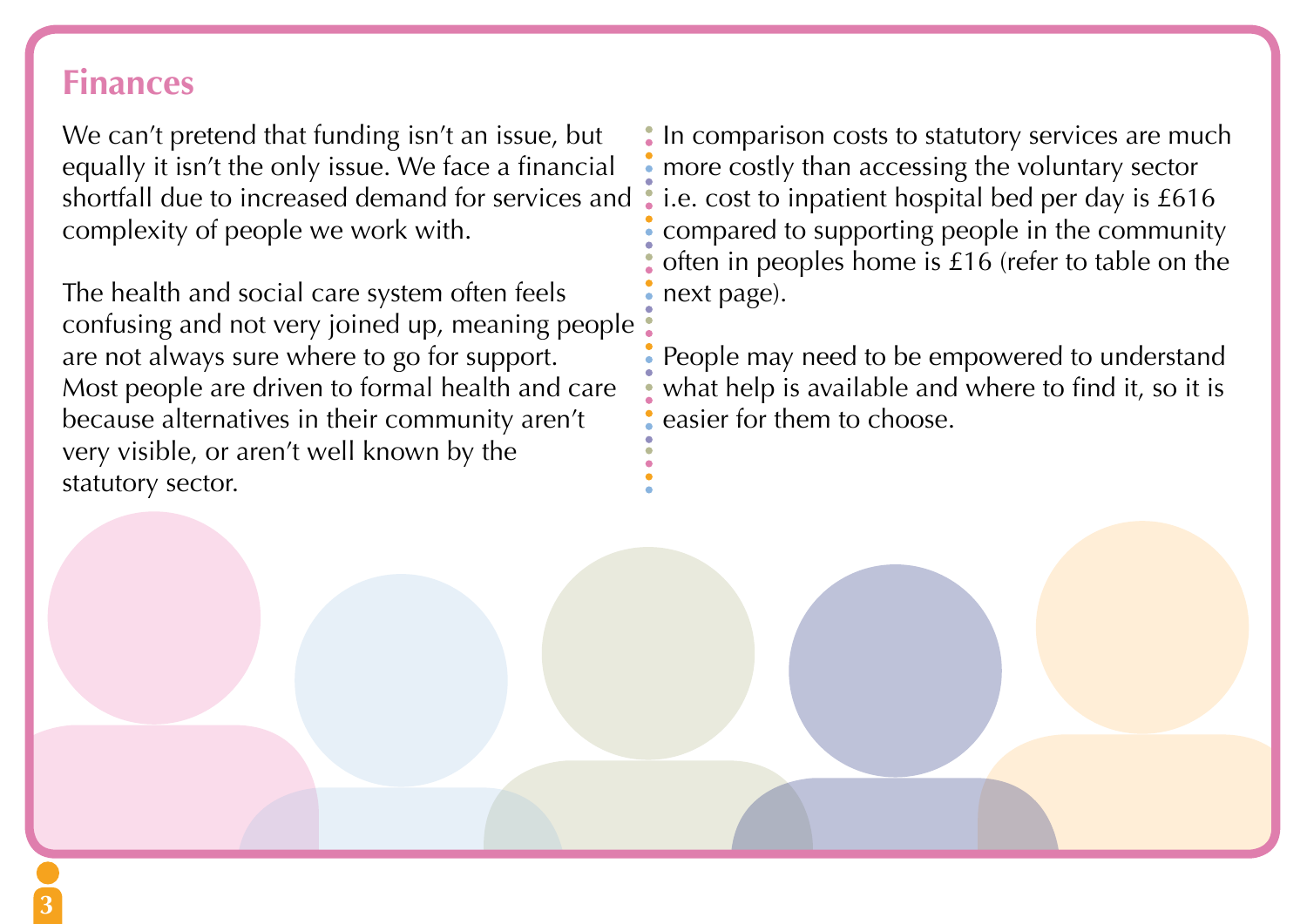| <b>Statutory services</b>                                  | <b>Cost</b><br>2017/18 | <b>Community services</b>                                               | Cost<br>2017/18 |
|------------------------------------------------------------|------------------------|-------------------------------------------------------------------------|-----------------|
| Average visit to an A&E                                    | £119                   | Community navigators scheme (weekly)                                    | £110            |
|                                                            |                        | Herts Independent Living services - meal and<br>welfare check (per day) | £4.55           |
| Hospital inpatient, per<br>day                             | £616                   | Hospital discharge scheme (weekly)                                      | £98             |
| <b>Residential Care</b><br>physical needs - OP<br>(weekly) | £497                   | Home Care 10 hours per week- OP                                         | £16             |
|                                                            |                        | Day centre $-2$ visits per day OP                                       | £12             |
| <b>Residential Care</b><br>dementia- OP (weekly)           | £575                   | Dementia support after diagnosis (per episode)                          | £386            |
|                                                            |                        | Crossroads carers breaks (per session)                                  | £74             |
| Outpatient attendance                                      | £137                   | Herts Help contact an ongoing resolution                                | £14             |
| Seeing a GP                                                | £36                    | Consultation with practise nurse                                        | £12             |
| Ambulance                                                  | £96                    | Herts Help contact an ongoing resolution                                | £14             |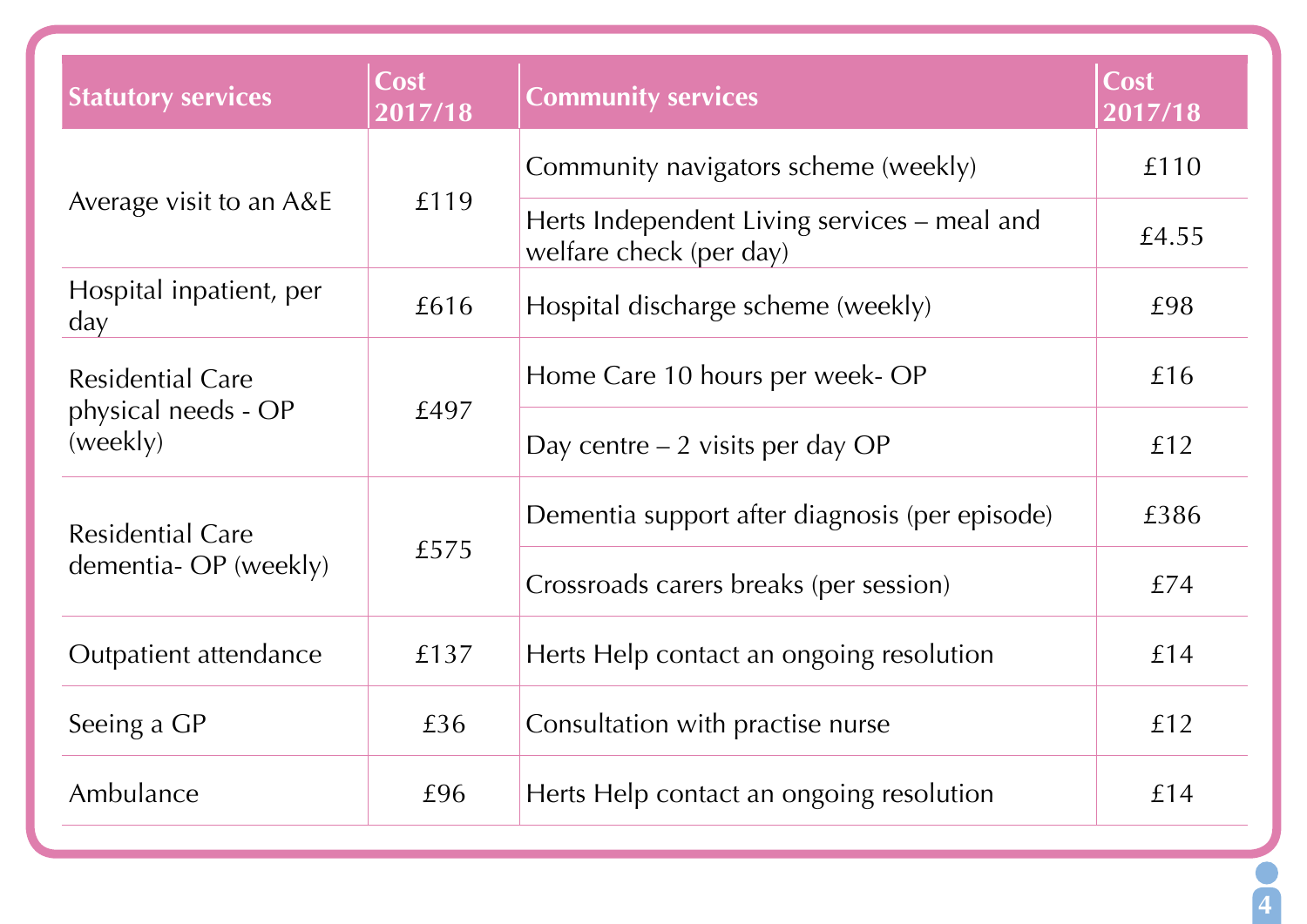### **Our Principles We believe that:**

- **Most people prefer to take responsibility for their own health and wellbeing**
- **Strong networks of people, organisations and**
- **As professionals, we should enable people to use these local resources and take control before trying more formal approaches.**
- **When we talk about people and communities, it should be in terms of their strengths, not their problems and challenges**
- **We should strengthen local networks and help build new ones**
	- **It should be easy for a person to find support in their community using HertsHelp or Families First Portal**
	- **Commissioners and frontline staff should use the Community First approach whenever possible**

That means we end up supporting people as people, rather than as parts of a system<sup>3</sup>.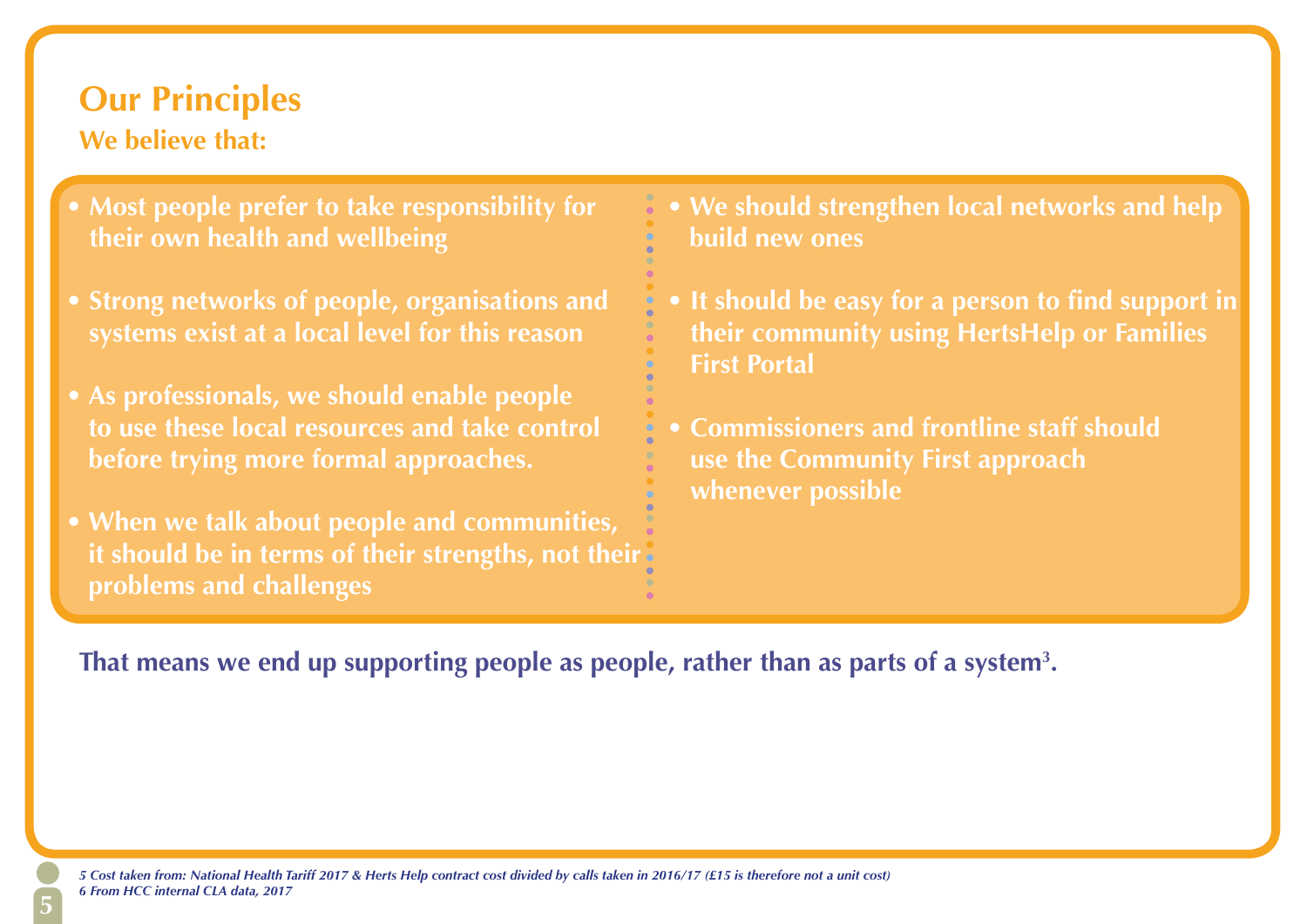

*3 This mirrors Hertfordshire Children Safeguarding Board's approach to delivering support to children based on their needs: https://www.hertfordshire.gov.uk/media-library/documents/childrens-services/ hscb/professionals/continuum-of-needs-hscb-march-2017-final.pdf*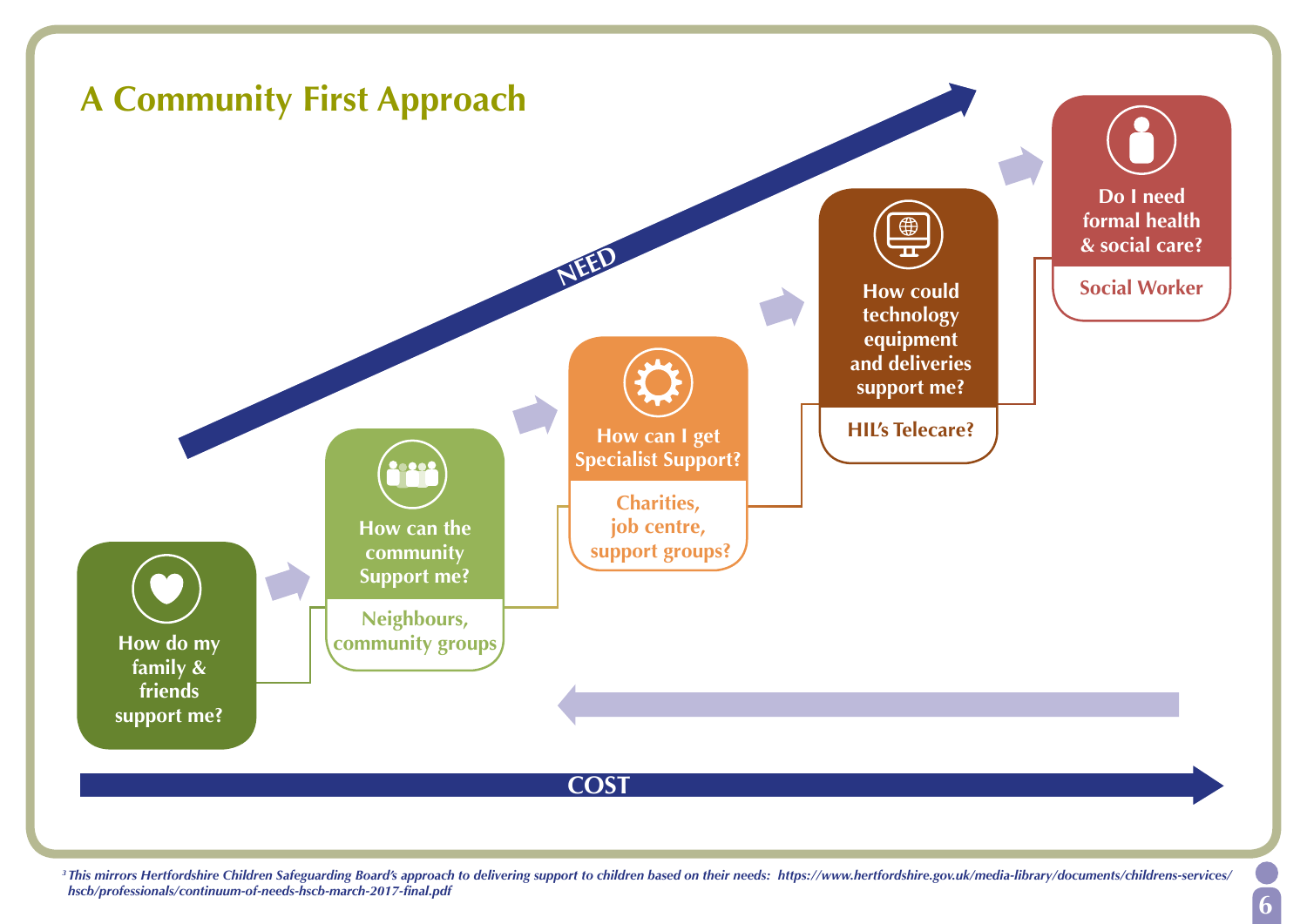## **Hertfordshire's Voluntary and Community Sector**

We know that, because of other pressures, frontline statutory sector staff and the people in the community often know little about Voluntary and Community Sector services and need confidence in their quality in order to make referrals to them.

Hertfordshire's Voluntary and Community Sector provides quality services ranging from information and advice, carers break and carers support, children's and youth activities and services, parenting support programmes to community meals and hospital discharge services.

Self-referrals or professional referrals for adults can be made via **HertsHelp** on **0300 123 4044**.

For families in need of early help, referrals can be made via Families First at **familiesfirst.support@hertfordshire.gov.uk** 

The Community Wellbeing Commissioning team (CWB) manages contracts with over 50 community sector providers.

The total value we commission is c£10m, drawn from the Better Care Fund – a combined pot between Hertfordshire County Council and our two NHS Clinical Commissioning Group's (CCGs). Services are contracted to help to avoid, reduce or delay the need for an adult to use formal health and social care.

Children's Services holds contracts with 41 Voluntary and Community Sector providers as part of its overall contracted provision, with c£13 million going to the sector. This includes some large contracts with providers of children's centres as well as smaller ones for services such as support for young carers.

Connect Hertfordshire, the county-wide VCS support and infrastructure service, estimate there to be over 3,000 charities in Hertfordshire.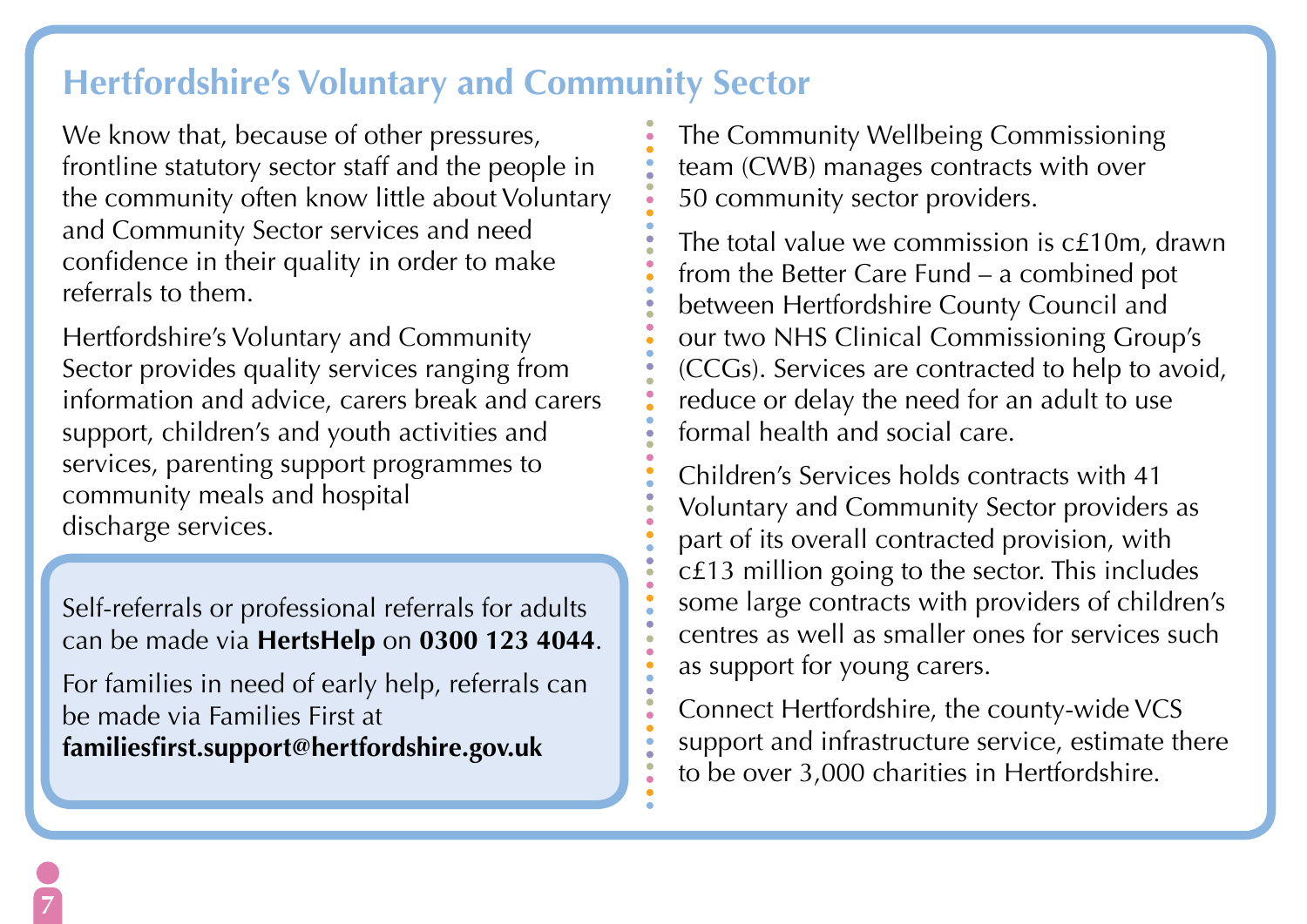Many of these are very small and there is lots of quality support in Hertfordshire which isn't contracted or commissioned, provided by churches or local community groups. These groups usually rely on fundraised monies.

The majority of voluntary organisations in Hertfordshire support their service using volunteers, but almost all have paid staff, with professional structures and quality assurances in place. Capacity can sometimes be an issue, and there needs to be a meaningful way of supporting and encouraging organisations who wish to support more people.

Many charities supplement their contracts or grants with fundraising and business donations and small charges to people who use their services. A county-wide organisation – Hertfordshire Community Foundation – supports smaller organisations to access grants, typically worth under £10k.

Occasionally providers will bid for larger, national funding, but these are usually for a set period of time and are incredibly competitive. We encourage, wherever possible, providers to diversify their funding streams.

National evidence also suggests individual giving is not compensating for loss of funding elsewhere.

Nationally, funding for the Voluntary and Community Sector has dropped by £1.1bn over the last seven years.<sup>4</sup>

Voluntary and Community Sector in Hertfordshire is an excellent resource – but it is not endless. Much of the sector lacks the long term financial stability which allow it to plan for longer term development.

**8**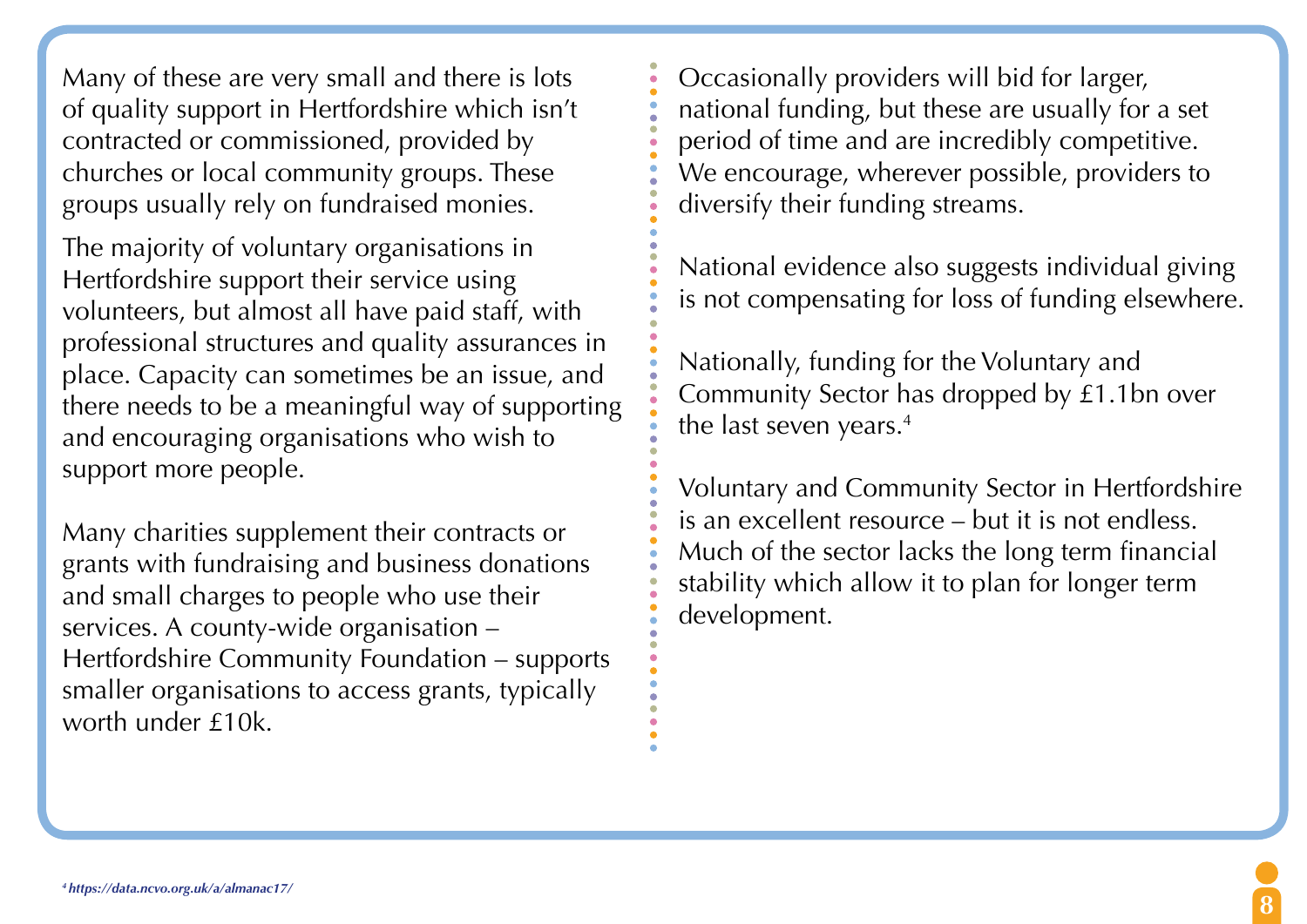# **Family, Friends and Neighbours**

Traditionally in health and care, we focus on helping people to get better when they are ill or using statutory support to manage their long term condition, crisis, or difficult family situation.

We need to shift resources to help people to look after themselves and to make choices easier so that they stay healthy or resilient as a family for as long as possible.

There are lots of simple ways a person can look after themselves, with online resources like Herts Help directory, 5 Ways to wellbeing, the New Leaf College, NHS Choices, and the support accessed via the Families First Portal, being obvious starting points.

We believe that specific work to help communities support one another is part of the solution<sup>5</sup>.

**Asset based community development** champions and builds on the contributions communities already make to supporting one another. This could be as simple as neighbours looking out for each other, or as organised as a local exercise group or baby group. There is increasing evidence that peer support, and peer designed and delivered services, are particularly effective.<sup>6</sup> Social action encourages communities to take control and drive change in their local area. Both of these approaches will help people and families to stay healthy and well.<sup>7</sup>

These are not free resources, but something that actively needs supporting.

### **What do we want to do now?**

Whilst there has been some work to develop and support these approaches locally, these have often been limited, or led uniquely by one organisation. For this to work, we must work together.

- *<sup>5</sup> https://www.gov.uk/government/uploads/system/uploads/attachment\_data/file/591798/Making\_the\_case\_for\_social\_action\_in\_the\_public\_sector.pdf).*
	- *6 https://www.carerstrustcambridgeshire.org/wp-content/uploads/2016/10/CSASF-report-FINAL.pdf*
- *<sup>7</sup>https://www.gov.uk/government/uploads/system/uploads/attachment\_data/file/591798/Making\_the\_case\_for\_social\_action\_in\_the\_public\_sector.pdf).*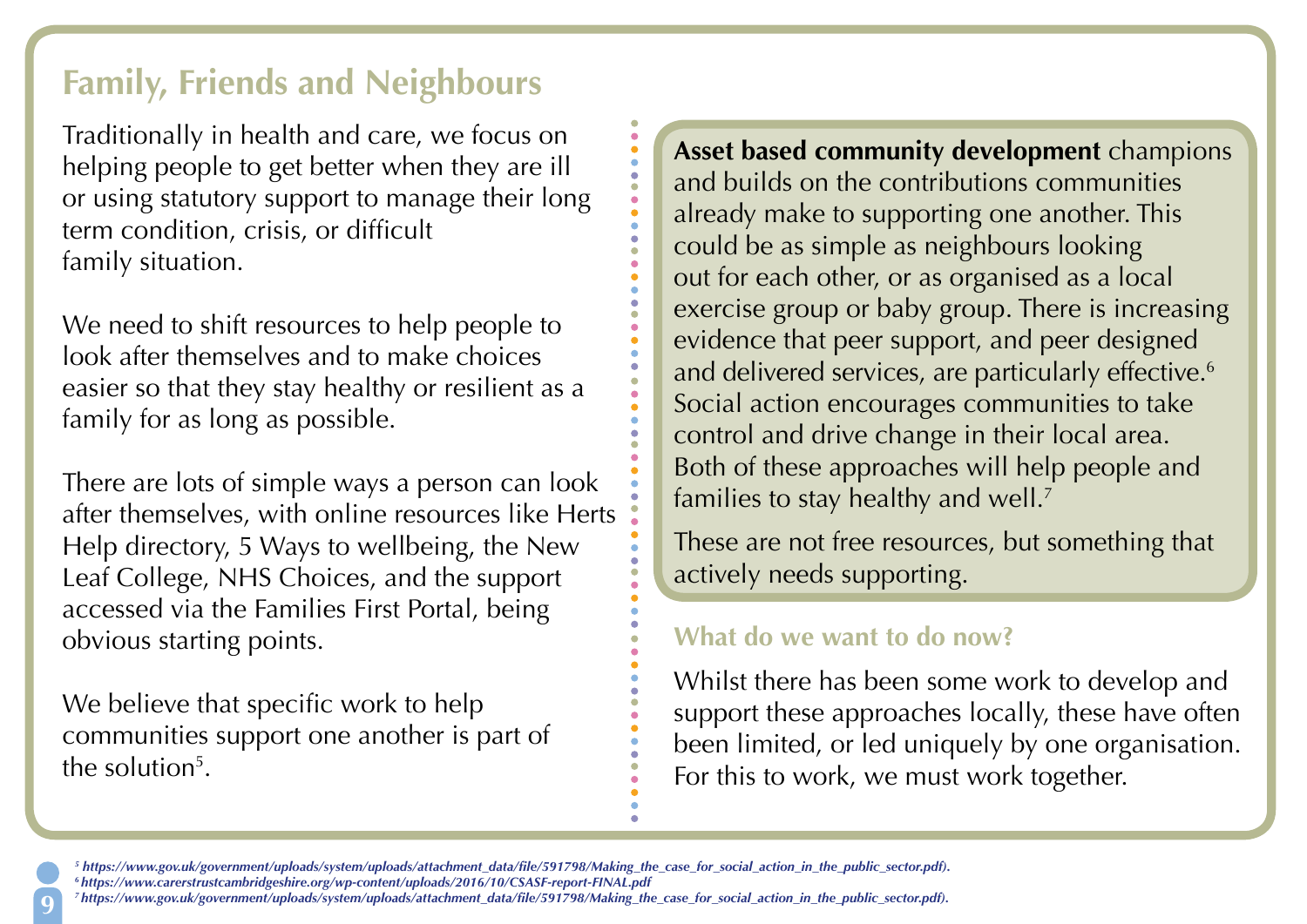To support that, we would like to develop a template for a 'healthy community.' By this, we mean a common understanding of what sorts of community groups, transport links and other strengths we expect in an area.

We already have a good understanding of health inequalities in the county using the Joint Strategic Needs Assessment (JSNA) to target direct

- **Identify and support carers early in their journey, as delays in doing so can worsen health**
- **Provide self-help tools for parents and encourage them to use these before seeking more formal support with family difficulties, through the Families First Portal**
- **Make sure that providers take opportunities to encourage people in a similar position to set up their own peer support networks to support each other.**

interventions in areas they are most needed, and this needs to link with this local template. We believe that this will allow community leaders to take a more active role in developing their community, learning from others and supporting people locally. We do not believe commissioners should try and control this process, but that we have lots to learn about understanding where health inequalities lie through the approach.

- **Be champions of our Voluntary and Community Sector services when meeting people**
- **Make sure anybody who works with the public knows about Herts Help and Families First, and that public agencies advertise them properly**
- **Work together to join up the support we provide to young people transitioning to adult services**
- **Work with the Voluntary and Community Sector to evaluate what they are doing, and direct people to those that are outcome based and proven to have impact**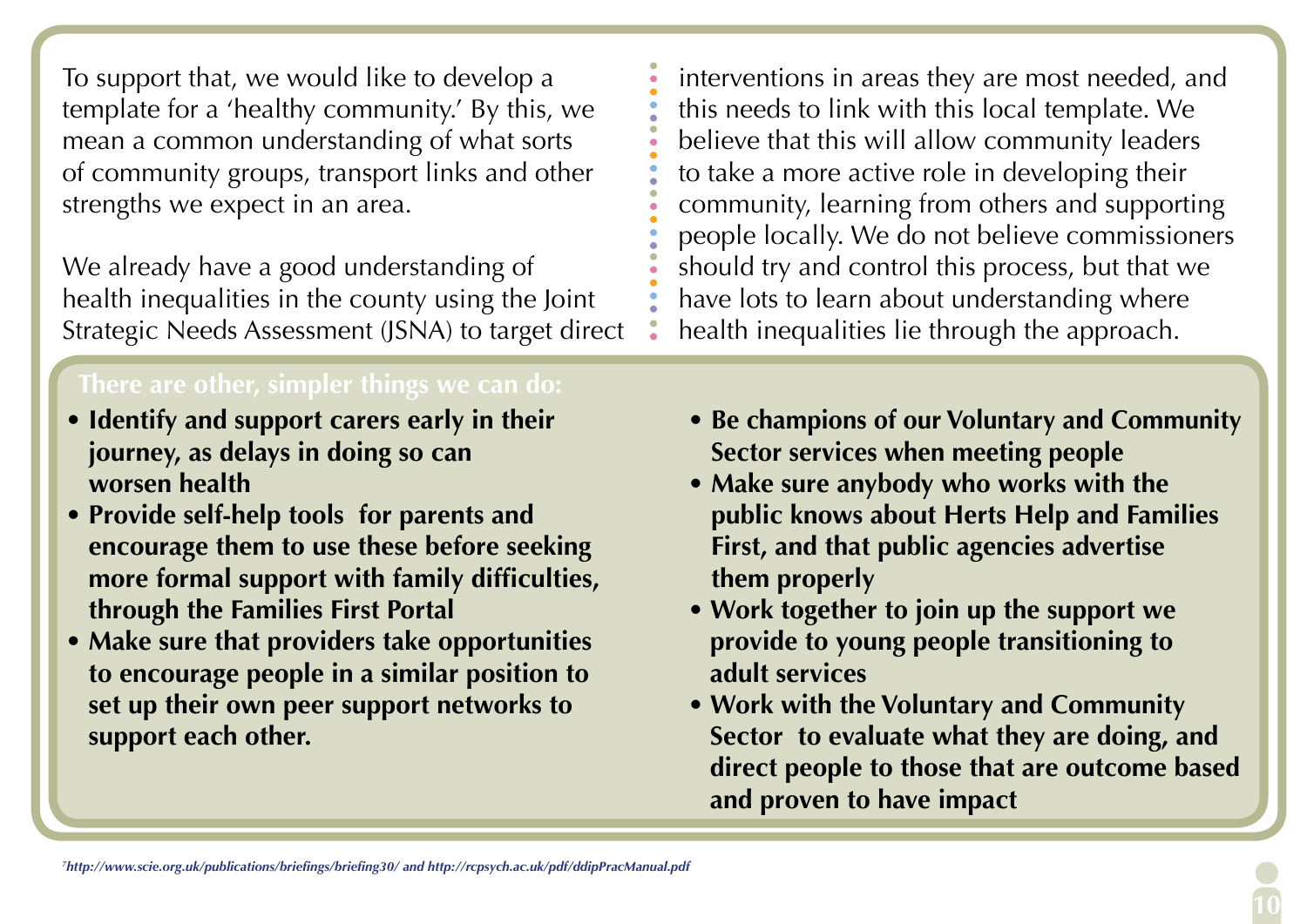# **Linking with other Health colleagues**

**Social Prescribing** is a way of improving health and wellbeing outcomes for anybody. Typically, it may target people with anxiety, depression or a long term condition, but this is not exclusive.

It can help to reduce the workload on the NHS and social care by tackling issues that could be better resolved in the community, and can help individuals lead happier and healthier lives.

Evidence is emerging which suggests this is an effective way of supporting people in a preventative way.<sup>7</sup>

### **In Hertfordshire, it can simply be described as:**

- **If you can get online, use Herts Help directory, which has a wealth of information about your community.**
- **If you can ring Herts Help on 0300 123 4044, then they will triage you to support in your community**
- **Herts Help works with a number of projects that can do this – Community Navigators, Alzheimer's Society, Citizens Advice Bureau**

**11**

### **What do we want to do now?**

We are developing (and integrating) a county wide Community Navigation and hospital discharge service, focused on helping people get out of, or prevent going into, hospital.

The new service will work especially with Hospital teams, to ensure the right support is available for people when they go home. In the community, the Navigators will work with GP practices, social workers and other partners to support people.

Unlike other social prescribing link mechanisms available in Hertfordshire, Community Navigators provide a longer term intervention that goes beyond signposting to other services.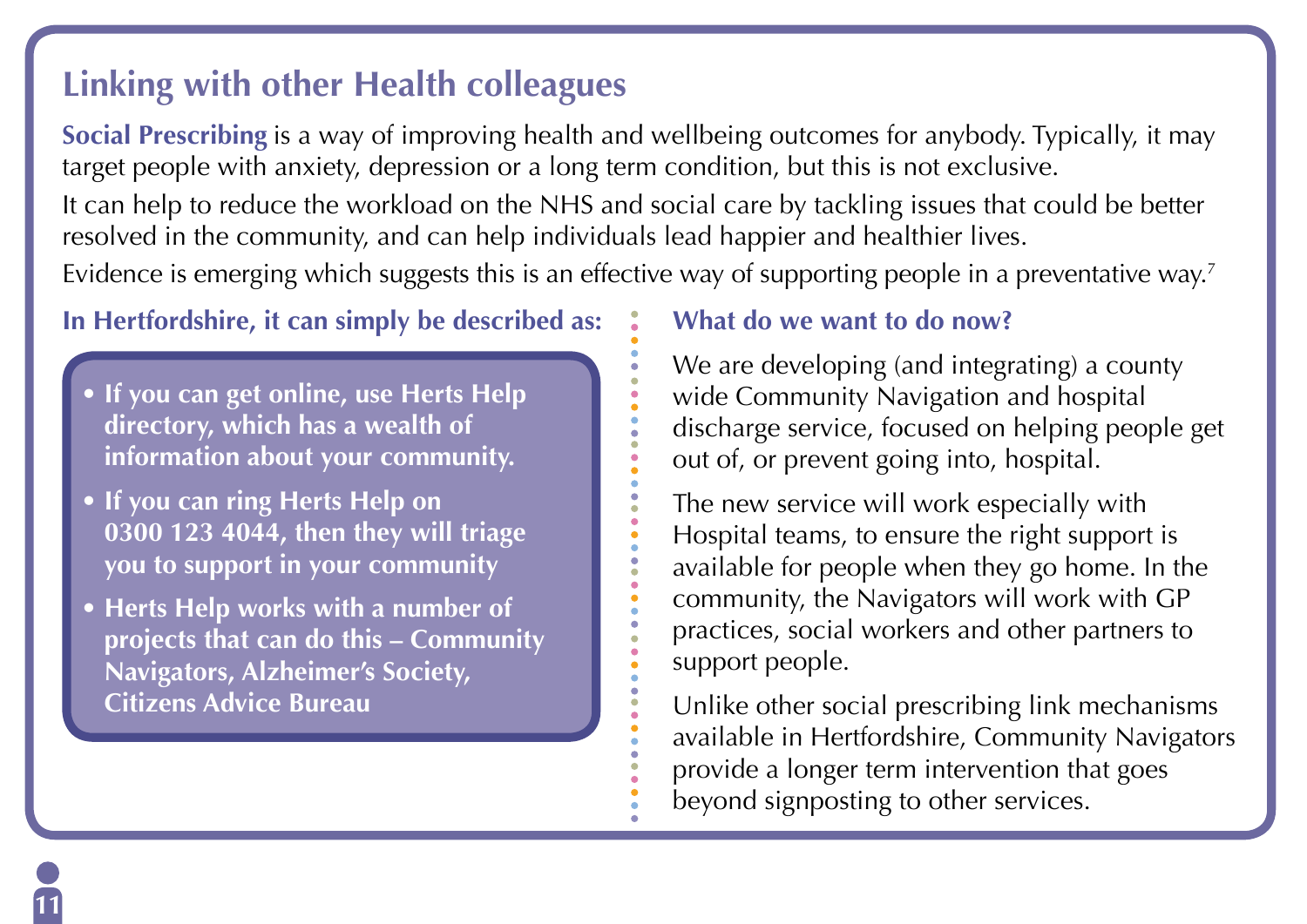We will also be providing more self-help information through Herts Help, and the Families First Portal and Local Offer online directories, including links to local community support groups and online tools to help parents with issues such as parenting, housing, mental health, special educational needs and disabilities, and couple conflict.

We will be reviewing the way we promote Herts Help too. It is critical that Voluntary and Community Sector providers promote and make use of this service in order that it works – the system is only as good as the people using it. We know this works well with both our CCG partners across east and west of the county, where there is a promotion of Herts Help and awareness of the Navigator service, and GP referrals. This means for the Voluntary and Community sector providing support are significantly higher across the county. The system only works when we support and encourage it to do so.

Training and support networks are important for this too. For example, we are setting up the Sunflower Domestic Abuse Champions Network to bring together people in both the Voluntary and Community Sector and the public sector who are supporting those affected by or at risk of domestic abuse.

**What we need now is:** 

**• Social prescribing to be used across Hertfordshire**

- **Improvement in assessment of the quality of 'prescriptions' that people can use, based on what we know works**
- **Evaluation, which includes Voluntary and Community Sector collecting data from health colleagues, which can answer how well this system is working**
- **A communications plan in relation to Herts Help and the Families First Portal encouraging promotion of Herts Help - 0300 123 4044 and Families First requests for support**
- **A more robust approach to outreach and risk management**
- **Training in Making Every Contact Count via iLearn for frontline staff**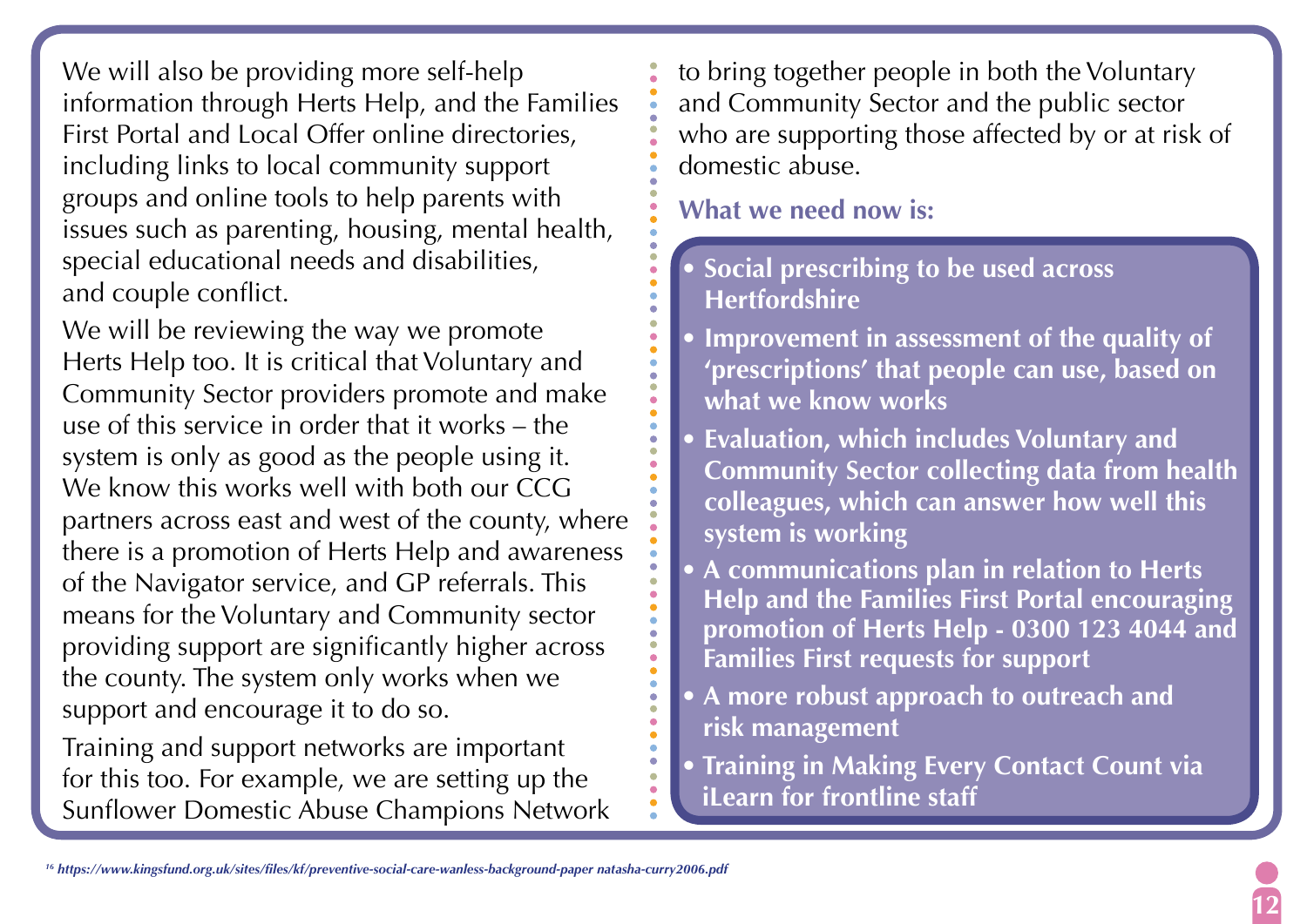# **Formal health and social care services**

When our residents do need formal care and support, it does not mean that they should become disconnected from the community they live in or identify with.

Many Voluntary and Community Sector organisations can provide additional or complimentary support whilst people are receiving help from us. For example:

- Parents of children with special educational needs or disabilities (SEND) find it helpful to attend support groups run by Voluntary and Community Sector organisations for peer support.
- Young people leaving care often benefit from having a volunteer mentor or accessing social activities to help meet new people and learn the skills to live independently.
- Dementia Support Workers, managed by Alzheimer's Society but hosted by Hertfordshire Partnership Foundation Trust (HPFT), sit within the dementia diagnosis

service to ensure people are connected to community services like Hertswise.

Accessing this sort of support in the community can help to reduce dependency on formal services in the longer term, by helping people and families to be more resilient.

Most Voluntary and Community Sector organisations in Hertfordshire do not currently provide personal care, and so cannot solely support our most vulnerable adult members of our community. But many can provide additional or complimentary support that can help – meal delivery, equipment, befriending, house cleaning, garden clearance, transport, welfare checks, help to get benefits etc. These relatively minor alterations and help can be the difference between someone living independently in the community or being admitted to hospital.9

**13**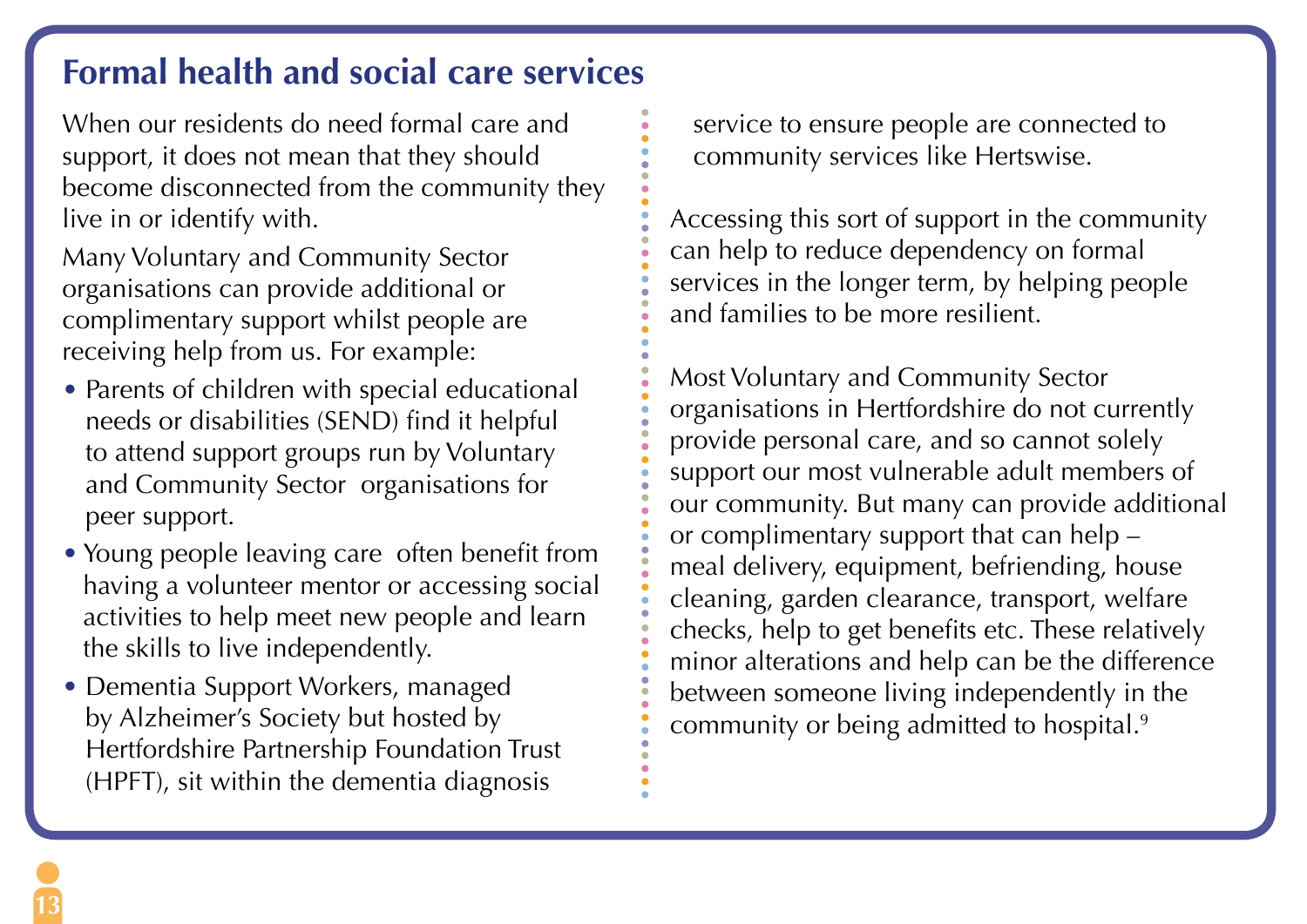### **We know working together can work for example:**

- Operational and commissioning staff recently worked together to create a series of new Carer Practitioner posts. These posts are designed to champion culture change with front line social work teams and support social workers to refer carers to Voluntary and Community Sector support, such as Carers in Hertfordshire.
- Better integration with the Voluntary and Community Sector 'Complex needs Service' and HPFT Improving Access to Psychological Therapy (IAPT) service is ensuring people with mental health needs are getting the right support.

We are now looking at how similar approaches can be used in a homecare setting and with accommodation services.

### **What do we want now?**

The ability for frontline teams and statutory services to work with the community needs to be simpler. We are trying to address this, but more could be done.

Personal budgets and direct payments, which allow people to use the money which would otherwise have been spent on social care on something that will support them equally as well, has a role here. But for adults, these budgets are only available to people who need statutory support, so this can only be a secondary prevention approach. We have also been using a personalised budgeting approach with families as part of Families First, and we can learn from this.

There needs to be a simple way for commissioners and practitioners to work together.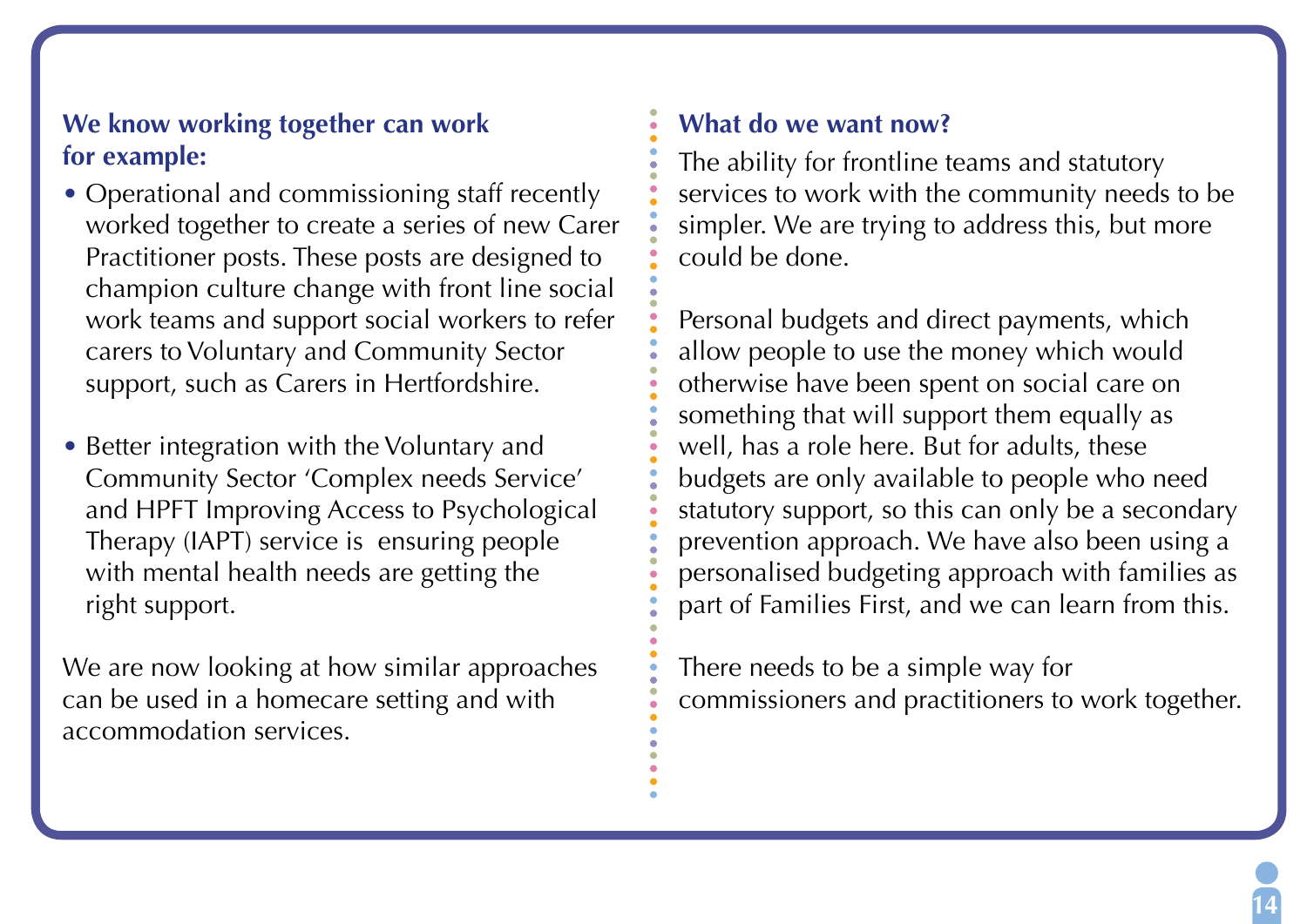### **Evidence**

In the current financial climate, Community First has to prove that it will make things better for the individual, and that it will save money, or lead to a better use of money. Typically Voluntary and Community Sector organisations have limited capacity to carry out full scale evaluations, and forcing this can make it off putting to work with statutory organisations.

**For all Voluntary and Community Sector services we commission with public money, we take the following approach:**

**1. Can we demonstrate that a service is worth while?**

Where this research exists, we work with providers to make sure that they learn from and apply best practice to their own services.

**2. Can we prove that this service is needed, that it is preventative and that it is cost effective?**

We also recognise that other factors, such as social interaction, may also be key to a service being very successful.

**3. Can we use our network of contacts, within the council and across the county to ensure that strong networks are formed and expertise is grown in particular areas**

For example, using Public Health to develop our approach to evaluation and working with Districts and Boroughs for their expertise in housing.

*<sup>10</sup> ComRes survey of 1,002 GPs, 2015* 

*<sup>11</sup> www.lowcommission.org.uk/dyn/1435582011755/ASA-report\_Web.pdf2*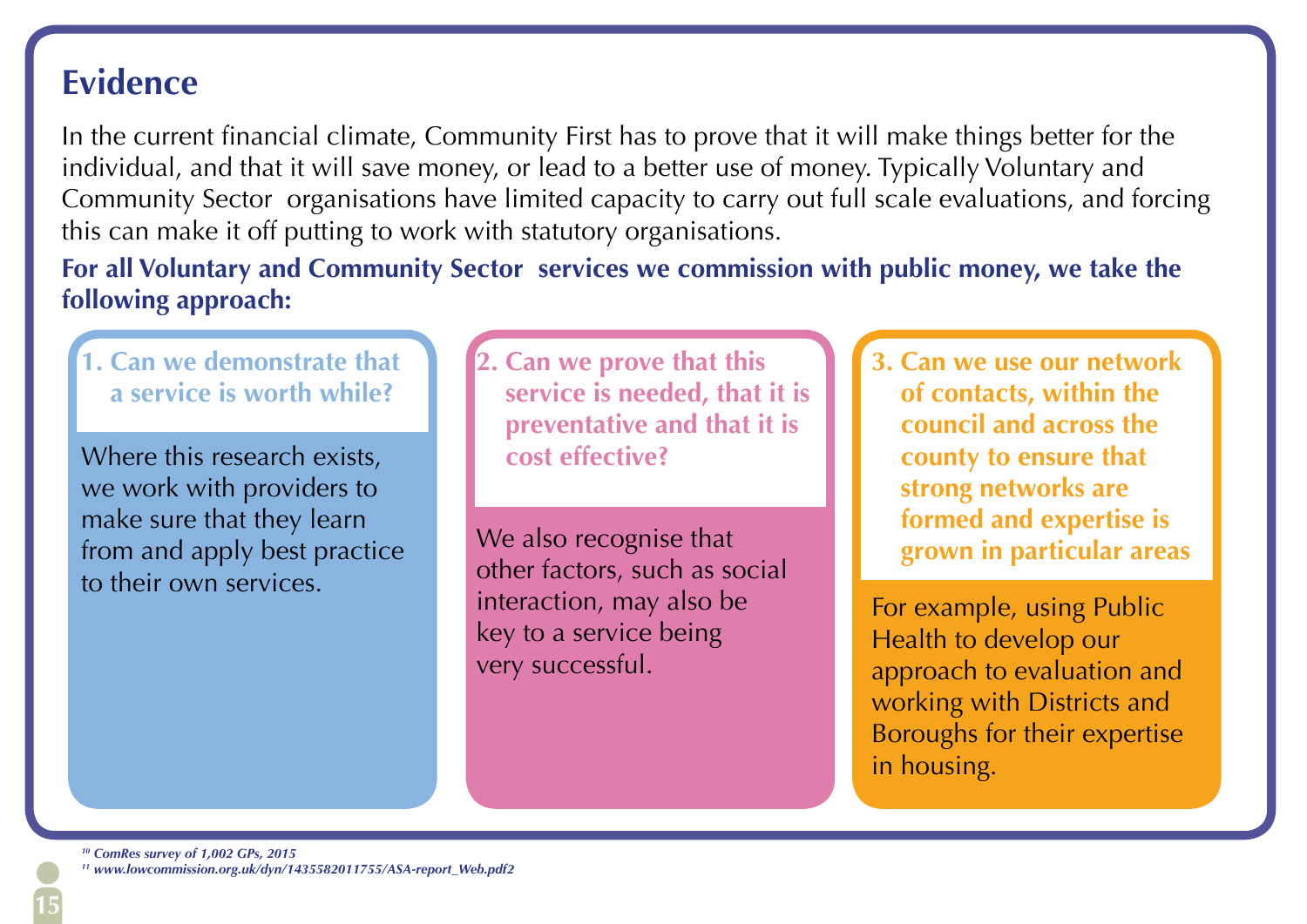# **Risks**

Community First places a new emphasis on Voluntary and Community Sector. The capacity for providers to manage increased demand, to integrate with the health and social care system and even to attend meetings, will be limited. Within existing funding, there is only so much the sector can do.

For many organisations, statutory funding is the core source of funding. As contract managers for those organisations, we must monitor the financial position of providers to ensure this is factored into commissioning decisions.

Hertfordshire has a number of strong Voluntary and Community Sector leaders, and this approach will call on these leaders and, we hope to develop more of them.

There is a risk that this work is perceived by providers, the public and/or other stakeholders as an attempt to provide services of an inferior quality to statutory provision or as a cover for cuts. People receiving support from the Voluntary and Community Sector need to feel confident that these services meet relevant quality and safety standards.

This makes it vital to provide clear frameworks as to when and how Community First is applied, based on evidence that demonstrates in what circumstances it can be effective.

This is a unique opportunity for the sector. If we embrace this agenda, commit to demonstrating greater integration and quality standards, it will succeed.